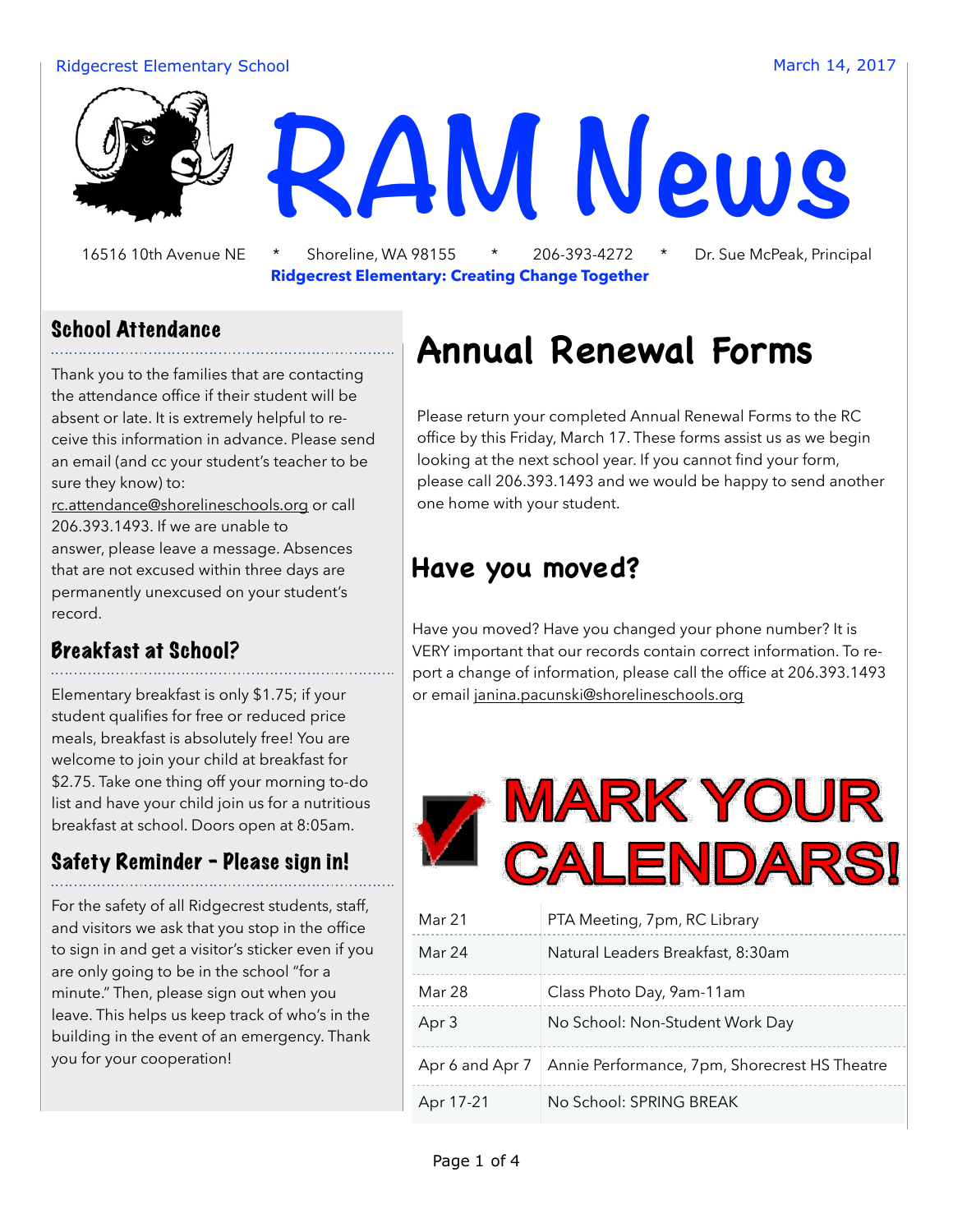

## **Greeting RC Families:**

Please check your food supply for I.M. Healthy brand Soy Nut Butter and I.M. Healthy Granola products. The FDA has recalled these food products because they may be contaminated with E.Coli bacteria (Escherichia coli). This bacterium causes diarrhea, bloody stools and can lead to kidney problems. Most people recover within a week, but serious kidney failure and death can occur. The elderly and children are most often those affected. Sixteen people nationwide have become ill after eating the Soy Nut Butter product including a King County child who was recently hospitalized.

[https://www.fda.gov/Safety/Recalls/](https://www.fda.gov/Safety/Recalls/ucm545368.htm) [ucm545368.htm](https://www.fda.gov/Safety/Recalls/ucm545368.htm)

Please send your student with tennis shoes for PE class. With our wet weather lately, many students have been wearing boots which is perfect for recess but not for PE. We have a limited supply of tennis shoes in the health office for emergencies and not always every size, so please tuck a pair of tennis shoes in your student's backpack on PE days. Thank you!

## **Thank you!**

 Thanks for bringing in plastic sacks! The health office once again can send wet clothing home safely in your children's backpacks. Thank you!

Nurse Joan & Nurse Stacey

# **News from the RC**



Congratulations to the thirty-six 4th and 5th grade students who participated in the Global Reading Challenge this year! We partner with the King County Library System children's librarians, who choose six books for our students to read. The KCLS Library Foundation provides copies of the books. Students compete in teams to answer detailed questions about the books at Challenges run by Ms. Freeman and the KCLS librarians.

Ridgecrest had six teams this year and the "Book Racers" went on to represent our school at the District Challenge. Twelve teams from public and private schools competed at the Shoreline Center on March 2nd. Brookside won the challenge for their first time and is going on to the Regional Challenge to represent Shoreline.

The books selected this year were exceptionally good, as always. They included:

- \* Esperanza Rising by Pam Munoz Ryan
- \* Gregor the Overlander by Suzanne Collins
- \* Mountain Dog by Margarita Engle
- \* Secret Coders by Gene Luen Yang
- \* The 13-Story Treehouse by Andy Griffiths
- \* The World According to Humphrey by Betty Birney

We recommend any of these books for students third grade and up to read on their own or with families. For more information about the Global Reading Challenge and the books, see the KCLS website: http://tinyurl.com/RC-GRC2017

~ Joanna